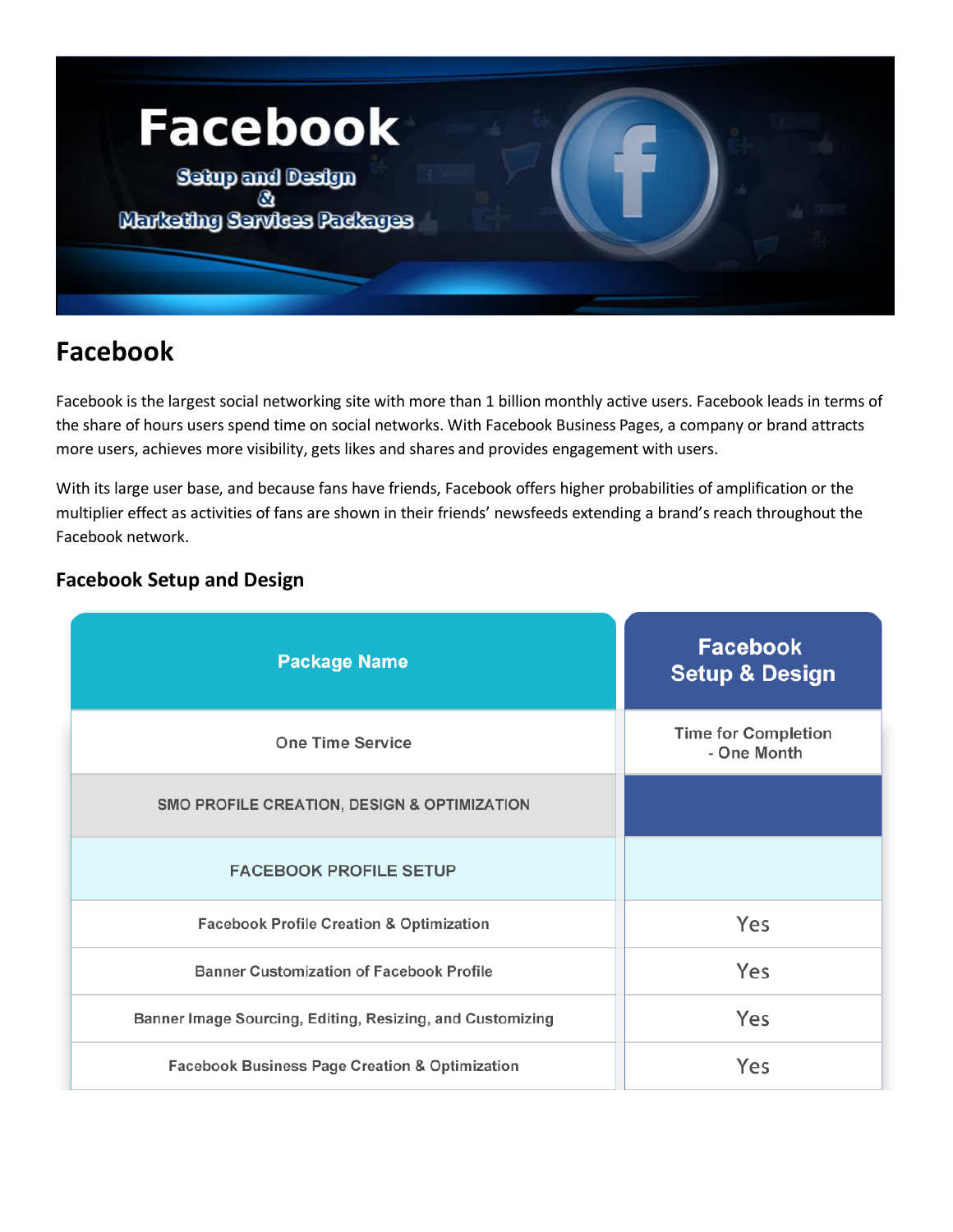| Facebook Business Page Design w/ Image Sourcing,<br>Editing, Resizing, and Customizing | Yes |
|----------------------------------------------------------------------------------------|-----|
| <b>Branded Content Writing for Facebook Business Page</b>                              | Yes |
| <b>Facebook Profile Information Population</b>                                         | Yes |
| Branded Content Writing for Facebook Business Page SEO Tab                             | Yes |
| <b>WEBSITE SOCIAL INTEGRATION AND ANALYTICS</b>                                        |     |
| Social Sharing and Social Interaction Buttons<br>Installed on Website and Blog         | Yes |
| Social Media Analytics Installation - Google Analytics via Website                     | Yes |
| <b>MISCELLANEOUS SERVICE ITEMS</b>                                                     |     |
| <b>Dedicated IP Services</b>                                                           | Yes |
| <b>REPORTING AND AUDITING</b>                                                          |     |
| <b>Internal Report Auditing and Analysis</b>                                           | Yes |
| <b>Work Reports</b>                                                                    | Yes |

## **Facebook Marketing Services Packages**

Here are our Facebook Marketing Services Packages to help your business succeed further:

| <b>Package Name</b>                                                                | <b>Facebook</b><br><b>Small</b> | <b>Facebook</b><br><b>Medium</b> | <b>Facebook</b><br>Large |  |
|------------------------------------------------------------------------------------|---------------------------------|----------------------------------|--------------------------|--|
| Recommended<br><b>Minimum Duration</b><br>- can run for one month only, if desired | 6 Months                        | 6 Months                         | 6 Months                 |  |
| <b>MONTHLY FACEBOOK MARKETING SERVICES</b>                                         |                                 |                                  |                          |  |
| <b>SOCIAL MEDIA SERVICES</b><br><b>BREAKDOWN</b>                                   |                                 |                                  |                          |  |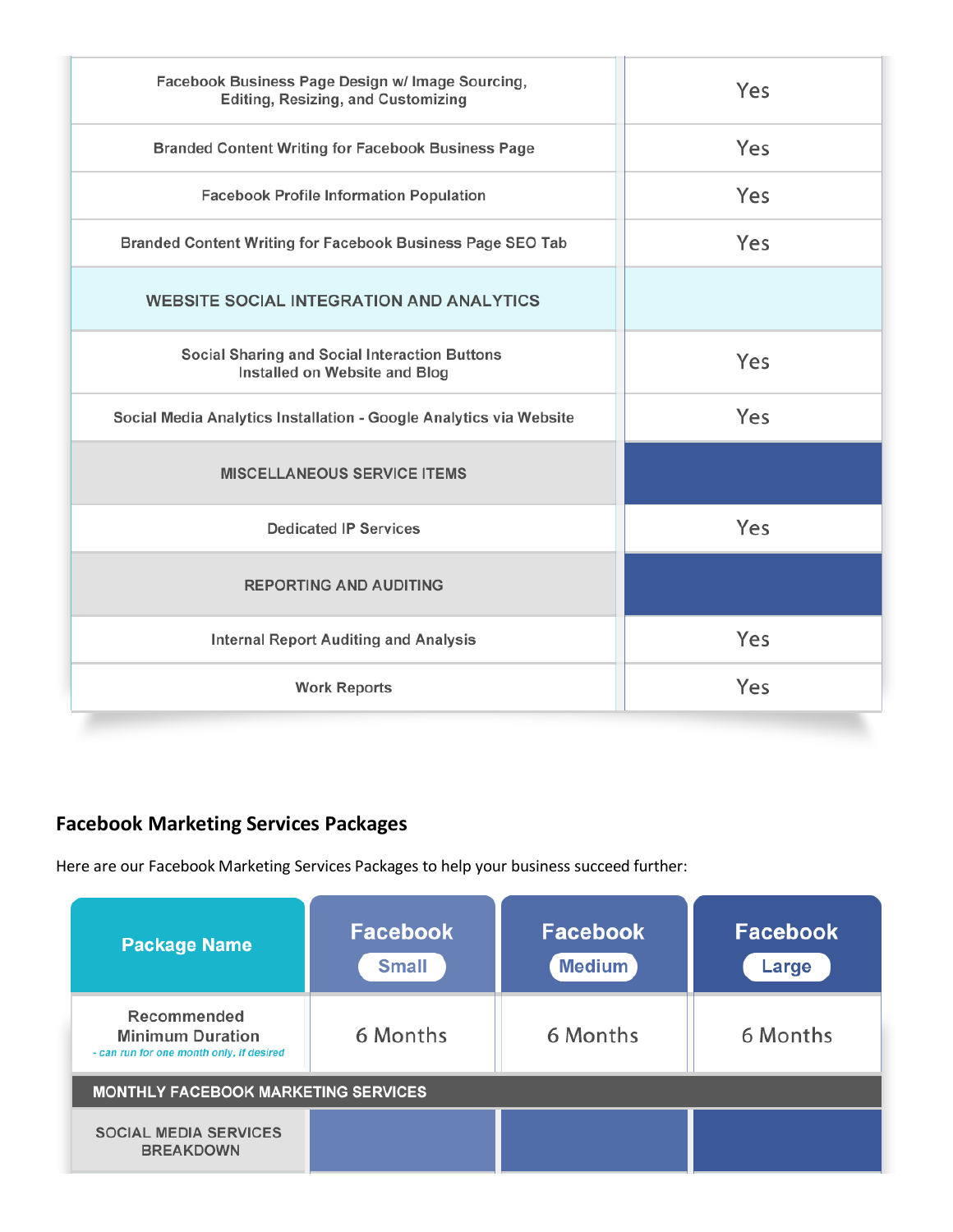| <b>FACEBOOK</b><br><b>PROFILE MARKETING</b>      |                |                |     |
|--------------------------------------------------|----------------|----------------|-----|
| Facebook<br><b>Profile Updates</b>               | 5              | 10             | 15  |
| <b>Backlink Building</b><br>from Profile Updates | Yes            | Yes            | Yes |
| Facebook<br><b>Commenting &amp;Discussion</b>    | 10             | 15             | 30  |
| <b>Backlink Building</b><br>from Comments        | Yes            | Yes            | Yes |
| Facebook<br><b>Groups Joined</b>                 | 0              | $\overline{2}$ | 4   |
| Facebook<br><b>Friend Acquisition</b>            | 10             | 15             | 20  |
| <b>FACEBOOK</b><br><b>PAGE MARKETING</b>         |                |                |     |
| <b>Facebook Page Updates</b>                     | 5              | 10             | 20  |
| <b>Backlink Building</b><br>from Page Updates    | Yes            | Yes            | Yes |
| <b>Photo Updates</b>                             | $\overline{2}$ | 4              | 10  |
| <b>MISC SERVICE ITEMS</b>                        |                |                |     |
| <b>Dedicated IP Services</b>                     | Yes            | Yes            | Yes |
| <b>REPORTING AND AUDITING</b>                    |                |                |     |
| <b>Internal Report Auditing</b><br>and Analysis  | Yes            | Yes            | Yes |
| <b>Work Reports</b>                              | Yes            | Yes            | Yes |
| <b>Social Media Analytics</b>                    | Yes            | Yes            | Yes |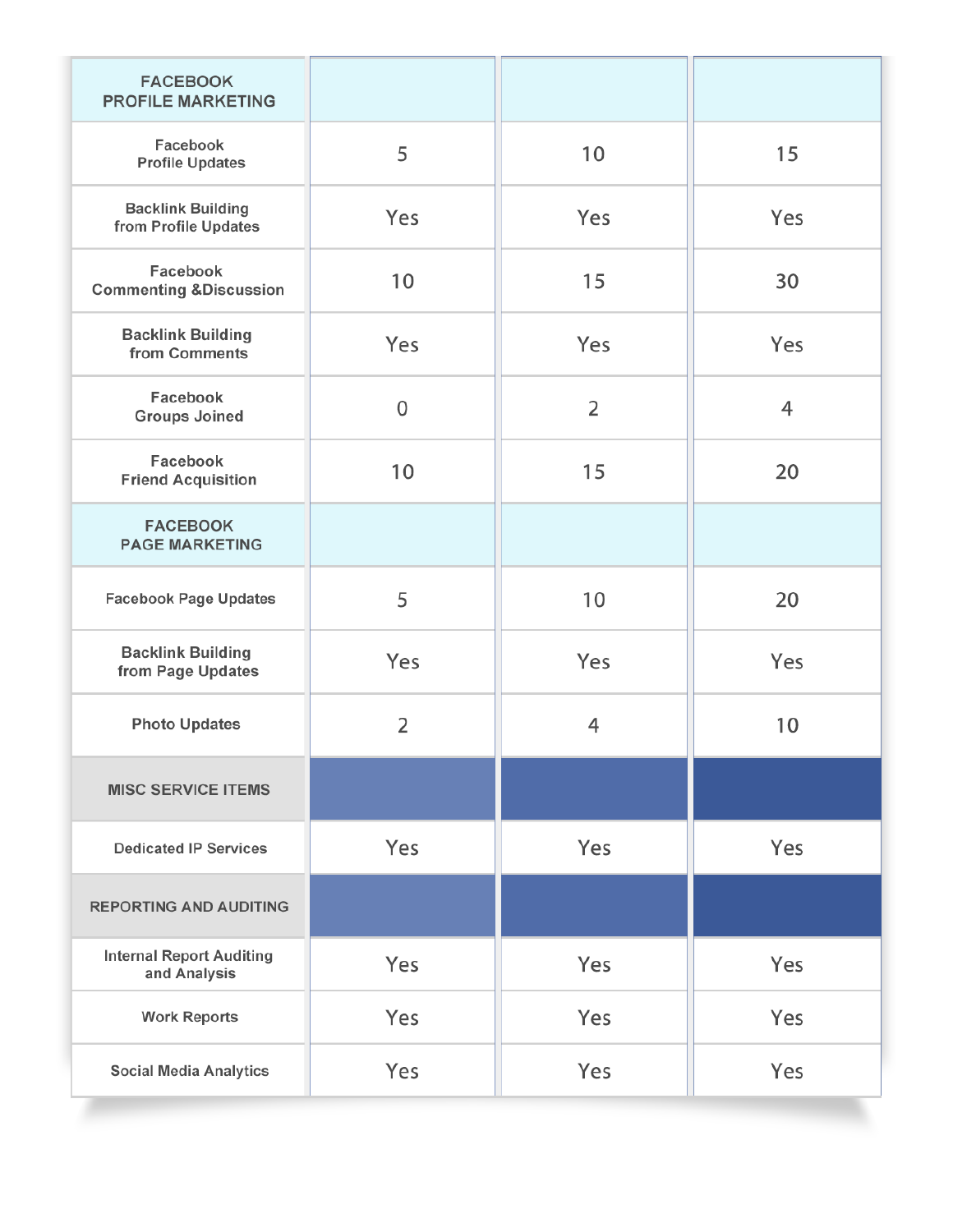## **Facebook Profile Creation & Optimization**

Facebook, the social network that's "free and always will be," is widely regarded as the most dominant social network. Here, you can share thoughts, ideas, pictures, and links to sites and articles that are near and dear to your heart.

To start, we'll be asking for accurate details that we can use to start building your corner of the social network. These include an Email Address, the Full Name of the designated account owner, the person's Location, and a Profile Picture. Target keywords can also be inserted into the "About" section of the profile upon request.

If there is already a Facebook Profile that you would like us to use, we would need to ask for the access details for it (Username and Password), and we will be optimizing it for added visual appeal and target audience impact.

## **Image/Banner Customization of Facebook Profile Page**

With the new Timeline view, users are given the opportunity to give their own visual flavor to their profile. We will be customizing your Facebook Profile banner (the main image that visitors see on top of your profile page) to help you maximize the number of friends you can get.

We'll be asking you to provide us with the images that we will customize and insert in your Facebook Profile's header.

## **Facebook Banner Image Sourcing, Editing, Resizing and Customization:**

If there is no specific picture that you would like us to use, you could simply give us some directions on the kind of image you'd like the Profile to convey. Based on those, we will be collecting different images and incorporating them into the Banner picture.

We will edit and customize these images to fit the Banner concept and apply them. Once we finish with this, the completed Banner picture will be incorporated into a mockup of the Facebook profile, which will be sent back for feedback. After approval, the mockup can be implemented for the live Facebook Profile.

## **Facebook Business Page Creation and Optimization**

Aside from personal profiles, Facebook allows businesses to have their own Business Pages to interact with customers. Announcements on upcoming events, sales, discounts and other offerings can be made. Many businesses have also found Pages to be useful for getting customer feedback; loyal and satisfied customers can post positive testimonials here.

Setting up a Page on Facebook will evidently be helpful in increasing your online visibility. If the content of the page is appealing enough to the target audience, it can also be very helpful in getting additional customers.

## **Facebook Business Page Design w/Image Sourcing, Editing, Resizing and Customizing**

Similar to the Facebook Profile, we will be using images to make the Page more attractive to visitors. If necessary, a color scheme that fits with the brand will be followed. The company or business logo will be incorporated, and nicheoriented pictures will also be used. We will also be asking if there are specific pictures that the client would like to use.

A mockup will be created for the Business Page and sent for feedback to the client. Upon approval, the design will be implemented.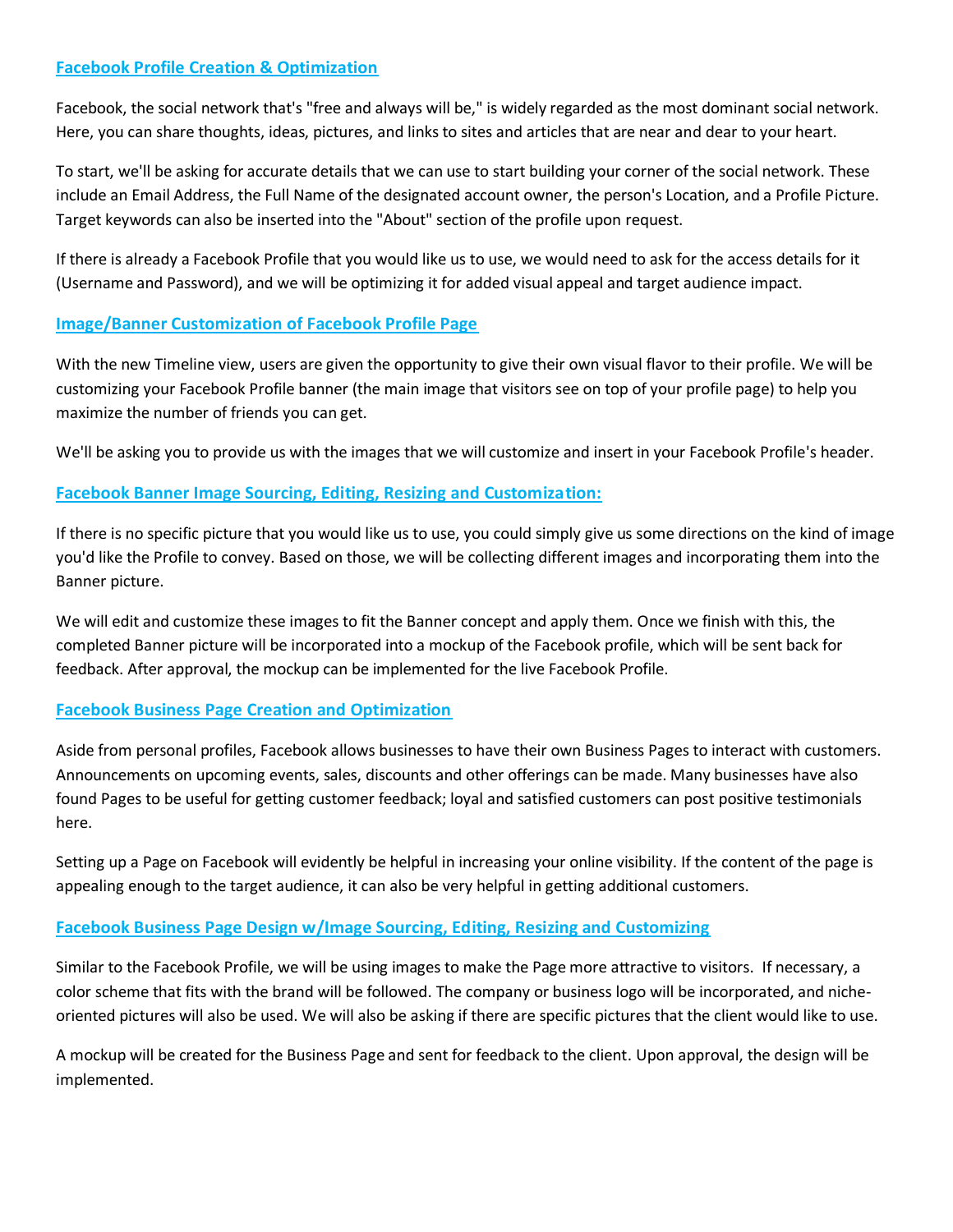## **Branded Content Writing for Facebook Business Page**

First impressions are crucial, and for many people, Facebook may be the first instance where they encounter your brand. To give them a proper introduction, the content of the page must be consistent with how the brand is displayed elsewhere.

We will be writing branded content to post on your Business Page, with particular attention to the "About Us" section, to give customers a proper preview of the company or business. It is also important to assure loyal customers that your voice is the same, no matter where they find you.

### **Facebook Profile Information Population**

Credibility is important in the world of social networking, and that credibility can be measured partly by how easily people can get to know you. Sharing information about yourself is a great place to start.

For the Facebook Profile, we will be uploading information and contact details that are sent to us for specific use there.

## **Branded Content Writing for Facebook Business Page SEO Tab**

The Business Page SEO tab provides a quick overview of the company, its background, and its products/services. We will create branded content for the tab to include the targeted keywords in order to promote its products/services.

The information we will use for this will be from the live website of the company. If this is not available, we will need to request for the company's background and product/service information.

## **Social Sharing and Social Interaction Buttons Installed on Website and Blog**

To increase customer engagement, it is ideal to give them the opportunity to interact with you. Customers who enjoy your company's services and offerings will want to know how to get in touch. While email and customer hotlines are still around, Social Media is fast becoming a preferred alternative.

To this end, we will also be installing buttons onto your website and blog that will refer customers to your Facebook Business Page.

## **Social Media Analytics Installation - Google Analytics via Website**

Google Analytics has incorporated a Social feature which shows traffic data gathered through Social Media websites. This is a great tool to measure the efficiency of the Social Media campaign which is why we will install Google Analytics onto the website as part of Social Integration. We will need to request for FTP and CPanel access to the website in order to install Google Analytics.

If the website already has Google Analytics installed, we would need to request our Gmail account to be provided Administrator access to it.

## **Dedicated IP Services**

We use dedicated IP Services for your campaign to make sure we do not encounter any problems with Social Media site's local security.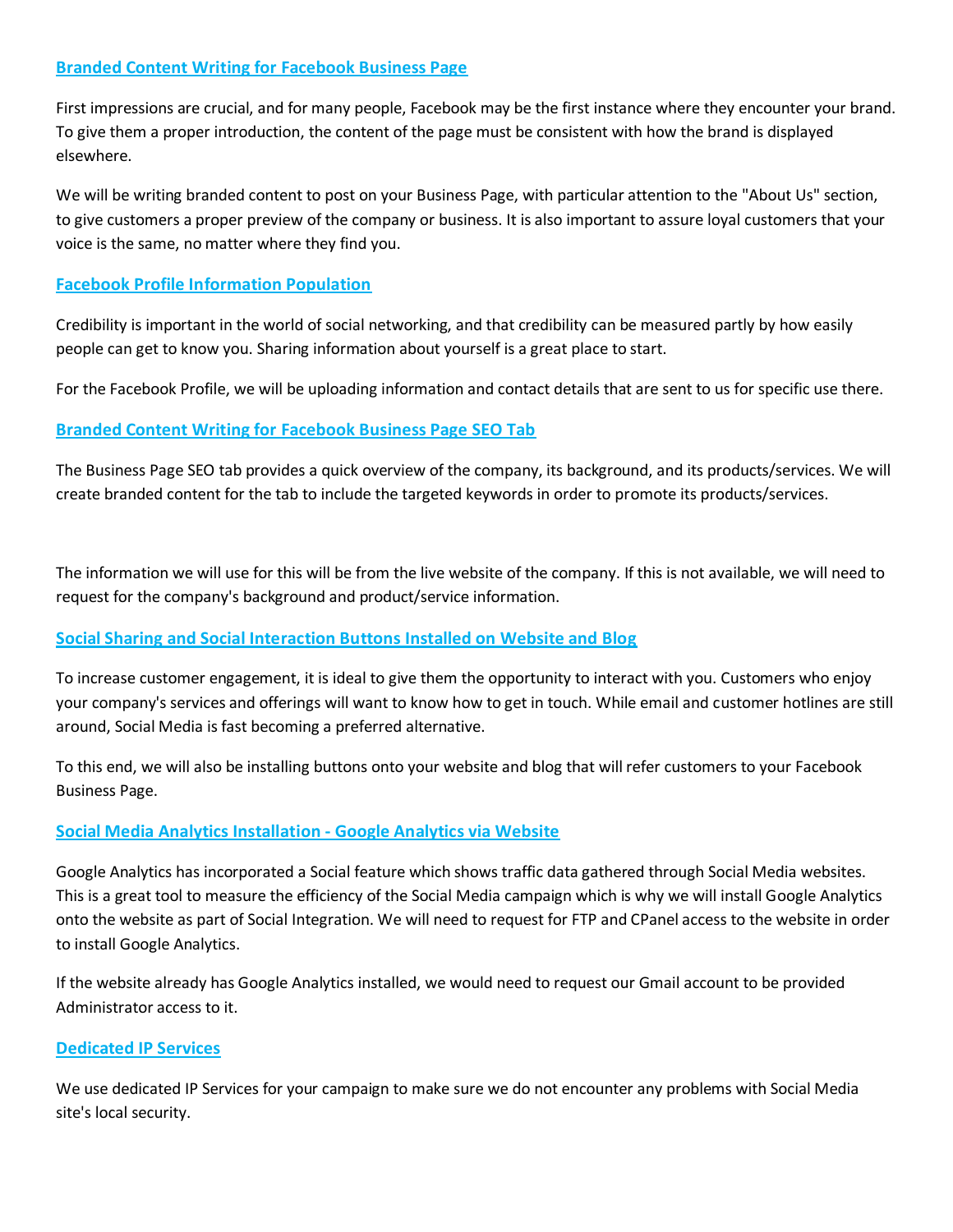#### **Internal Report Auditing and Analysis**

For your convenience, we will make sure that reports will include only relevant information, and the most significant trends and inferences will be determined from the data.

#### **Work Reports**

All tasks will be tracked throughout the whole month and are reflected on the monthly report, which includes all progress and final outcomes.

## **Facebook Profile Updates**

With regular profile updates, we will ensure that your Facebook profile has credibility and presence on the social network. An online presence cannot be successfully established without activity.

#### **Backlink Building from Profile Updates**

Profile updates are also a good opportunity to generate traffic into your site. By incorporating links to your site into updates, we increase the chances of people visiting your website, where they can learn more about your services and offerings.

## **Facebook Commenting and Discussions**

We start or participate in various discussions. This can be done within a Facebook Group or a Facebook Page that is related to the company's niche.

#### **Backlink Building from Comments**

A well-placed backlink in a comment can also successfully channel traffic to your business website. By putting a link in a discussion or thread whose participants may be interested in your niche, there are increased chances for your website to get hits and conversions.

#### **Facebook Groups Joined**

Another opportunity to increase your company's reach is to join Facebook Groups. By selecting ones that are targeted to your niche, we can find people that may be interested in availing of your services. Participating in discussions can also be beneficial if you want to be established as an industry authority.

#### **Facebook Friend Acquisition**

For the Profile updates and posts to have an impact, we must acquire Friends. Any updates and posts we publish can appear on a Friend's Newsfeed, which will increase the potential reach of the message.